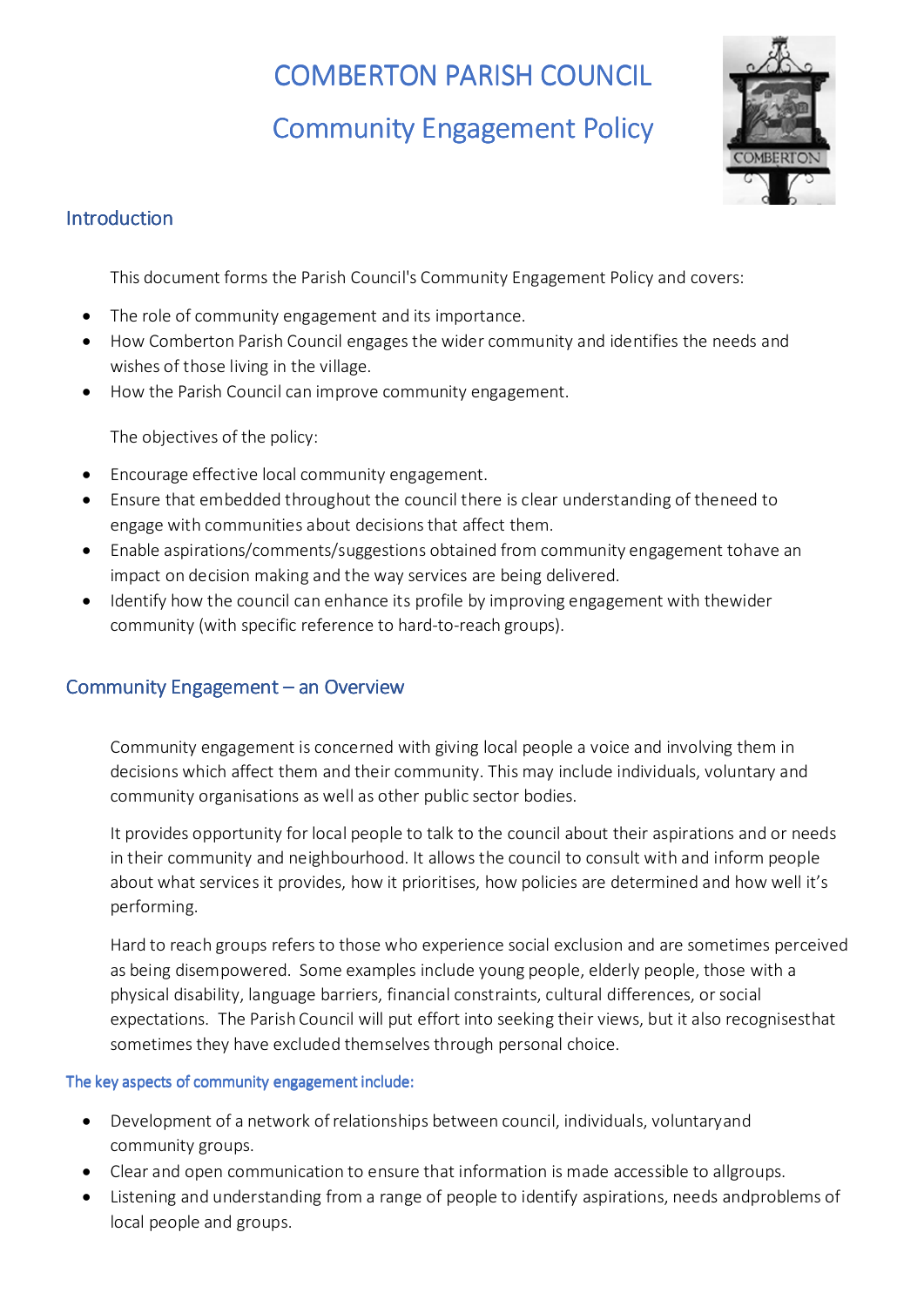#### Effective and meaningful community engagement can provide many benefits:

- The problems and needs of local people are clearly identified in order that appropriate new or improved facilities /services can be provided.
- Those participating feel empowered by being involved in decision making in their community.
- This may result in enhanced leadership and greater interest in elections and standing for council.

## Comberton Parish Council and Community Engagement

#### The Parish Council will facilitate community engagement in the following ways:

- 1. Making information on what decisions are being considered and how residents can influence or contribute to the discussions in good time.
- 2. Methods used to ensure engagement will be through the Parish Council website, notice board, posters, consultations, reports, newsletters, and word of mouth.
- 3. All meetings of the Parish Council are open to the public and press and there is a period set aside for residents to speak.
- 4. Residents can access agendas for meetings via the Parish Council web site and notice board.
- 5. The Parish Council website and agendas explain the procedure for residents wishing to speak at meetings. Residents can, where appropriate or necessary, make written reports or have a case presented on their behalf to councilors.
- 6. Planning applications are considered at Council meetings held monthly. The opportunities for people to speak applies equally to these agenda items. Equal opportunity is given to applicants/supporters, objectors and local community groups.
- 7. The Parish Clerk is required to play a neutral role so that residents can be fully involved and be confident that they are receiving unbiased information and support.
- 8. This neutral involvement will allow more flexibility in the service and the personal element of the contact will hopefully encourage more involvement from the hard-to-reach members of the community.
- 9. Details of how to contact the Parish Clerk is displayed on notice boards and the council website.
- 10. The Parish Council will produce a list of annual council dates to include the start times of the meetings and agenda distribution dates.
- 11. The Parish Council will be open and accountable in its dealing with residents and the community. It will make information on its policies and procedures freely available.
- 12. The Parish Council will be receptive to requests from residents and will be flexible in order to ensure their opinions are known not only to the Parish Council but also to other organisations.
- 13. Parish councilors will continue to represent the Council on various outside bodies, to ensure that they are kept informed of the communities' needs.